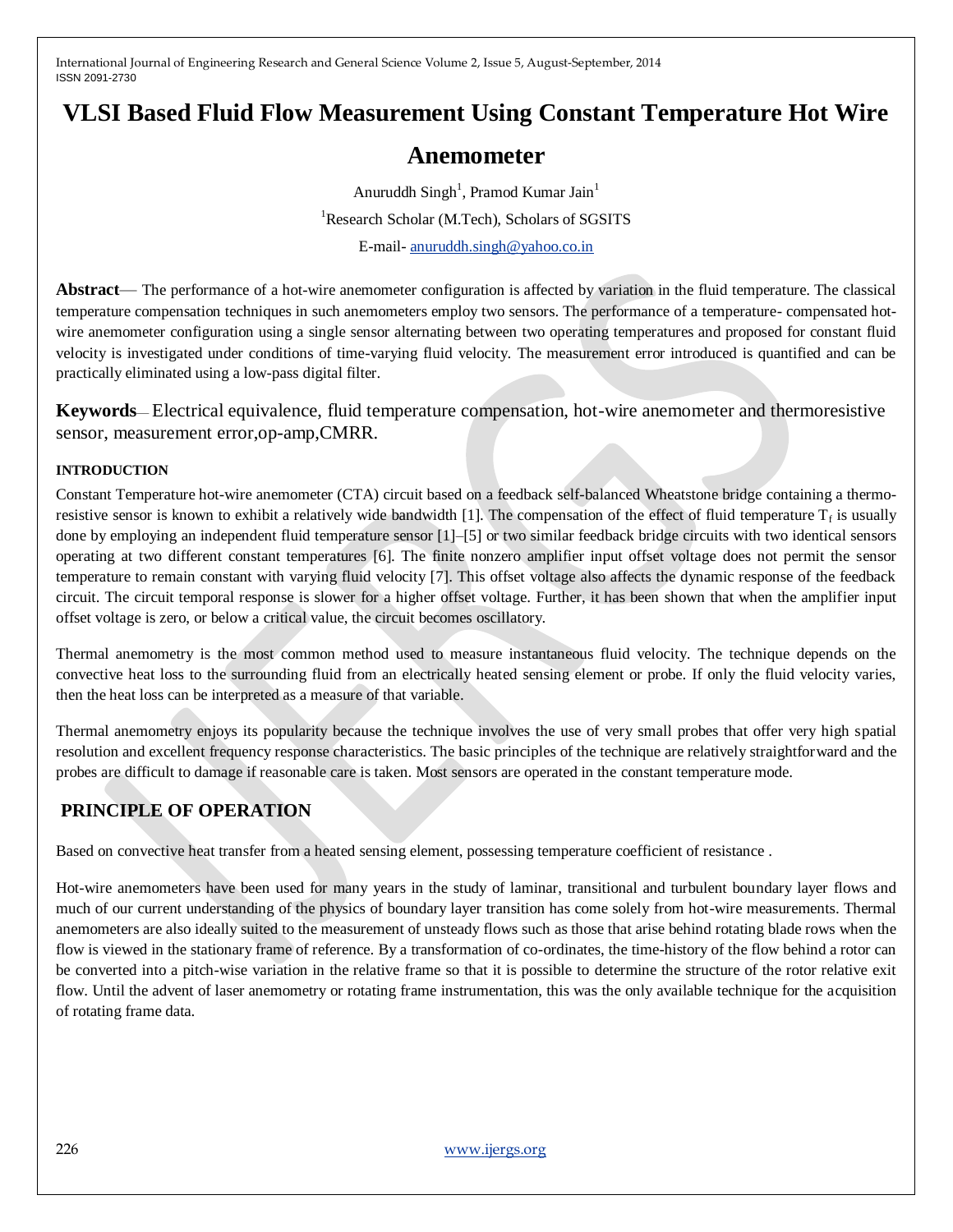

**Fig.1- Block Diagram of Fluid Flow Hot Wire Sensor**

## **3. HOT WIRE EQUATION**

To examine the behaviour of the hot wire, the general hot wire equation must first be derived. This equation will be used to examine both the steady state response of the hot wire, discussed here, and its frequency response, discussed later. By considering a small circular element of the hot wire, Figure.2, an energy balance can be performed, assuming a uniform temperature over its cross-section:

$$
I^2 \delta R_w = \rho_w C_w \frac{\partial T_w}{\partial t} A \delta x + K_w A \frac{\partial T_w}{\partial x} + h \pi d (T_w - \eta T_0) \delta x - K_w A \left( \frac{\partial T_w}{\partial x} + \frac{\partial^2 T_w}{\partial x^2} \delta x \right) + \sigma \varepsilon (T_w^4 - T_{sur}^4) \pi d \delta x \tag{1}
$$

This can be simplified, **Højstrup et al., 1976**, to give the general hot wire equation :

Area A.

Heat conduction in  $\frac{\partial \mathcal{T}_{w}}{\partial x}$  $-k_w A_w$ 

$$
K_1 \frac{\partial T_w}{\partial t} = \frac{\partial^2 T_w}{\partial x^2} - \beta_1 T_w + K_2 T_a - K_3
$$
  
if radiation is neglected. The constants are given by:  

$$
K_1 = \frac{\rho_w c_w}{K_w}
$$
  

$$
\beta_1 = \frac{h\pi d}{K_w A} - \frac{\alpha I^2 \rho_{ref}}{K_w A^2},
$$
  

$$
K_2 = \frac{h\pi d}{K_w A}
$$
  
(3)

and

$$
K_3 = \frac{l^2 \rho_{ref}}{K_w A^2} \left( \alpha T_{ref} - 1 \right). \tag{6}
$$



**Fig.2-Heat Balance for an Incremental Element**

Heat to cross-flow  $= \pi dh(T_w - T_a) dx$ 

A heat balance can then be performed over the whole wire, assuming that the flow conditions are uniform over the wire:

 $\overline{I}^2 R_w = \overline{H} \text{cond} + \overline{H} \text{conv}$  (7)

227 [www.ijergs.org](http://www.ijergs.org/)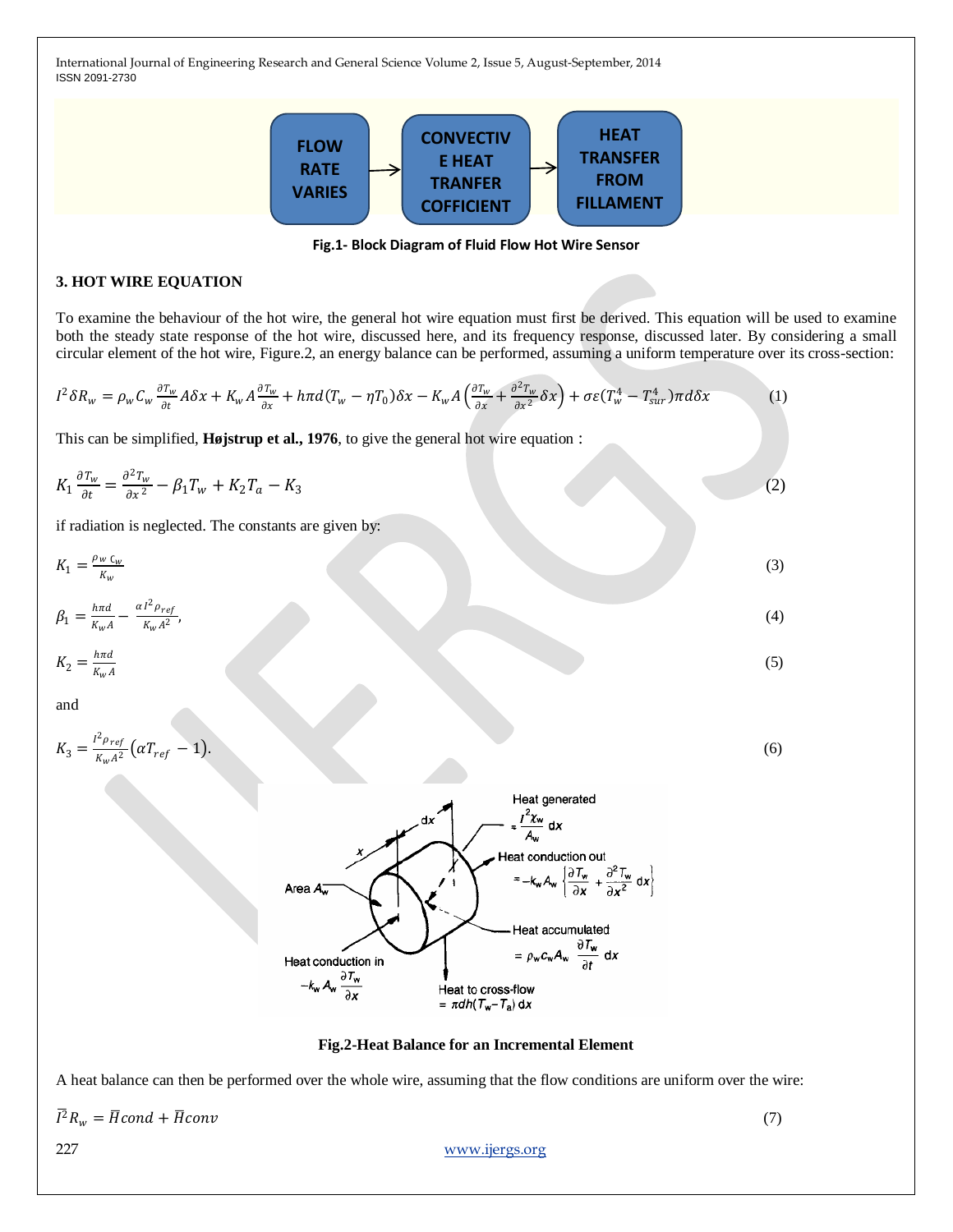The two heat transfer components can be found from the flow conditions and the wire temperature distribution:

$$
\overline{H_{conv}} = 2\text{Im}d\overline{h}(T_m - \overline{T_a}),
$$
\n(8)  
\n
$$
\overline{H_{cond}} = 2K_w A \left| \frac{\partial \overline{T_w}}{\partial x} \right|_{x=1},
$$
\n(9)  
\nTo give a steady state heat transfer equation:

o give a steady state heat transfer equation:

$$
\overline{I}^2 R_w = 2\pi \overline{h_c} \, dl (T_m - \overline{T}_a),\tag{10}
$$

## **HOT WIRE ANEMOMETER DESIGN**

A fluid flow measurement using constant temperature hot wire anemometer is show in fig. 5. The input stage consist of M1 and M2 and the baising current is provided by M3 and M4 and the dc baising current is given 1nA.The output port Vout is connected to M10 and M12 transistor.



**Fig.3-Schematic of CTA**

The table- 1 show the dimension of each transistor in the circuit. The input transistor M1 and M2 are drawn with identical sizes and their width to length ratio as  $(W/L)_1$ . similarly transistors M8 and M9 are same size  $(W/L)_8$ . The PMOS current transistors M3, M4, M5 and M8 are same size  $(W/L)_{3}$ .

# **Table 1: W/L Of CTA**

| <b>Transistors</b> | $(\mu m)$   |
|--------------------|-------------|
| M1, M2             | 0.18        |
| M3, M4, M5, M8, M9 | 47<br>0.18  |
| M6, M7             | $^{1/0.18}$ |
| M10                | 30/0.18     |
| M11                | 50/0.18     |
| M12                | 45<br>.18   |

228 [www.ijergs.org](http://www.ijergs.org/)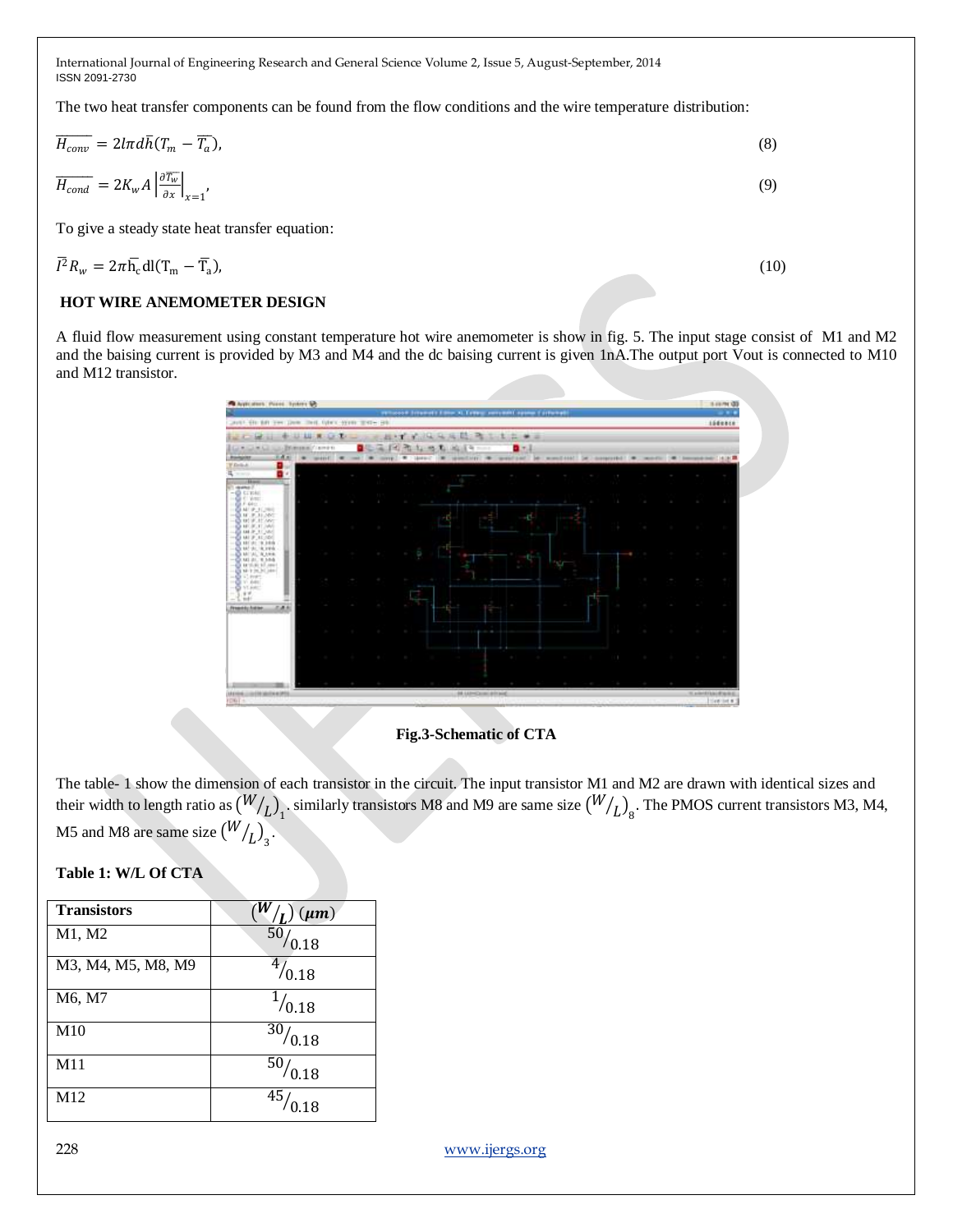



 **Fig.4-Common mode supply Fig.5- Fluid Flow Measurement Using Constant Temperature Hot Wire Anemometer**

### **SIMULATION AND RESULT**



**Fig.6-Output of commom mode input supply**

229 [www.ijergs.org](http://www.ijergs.org/)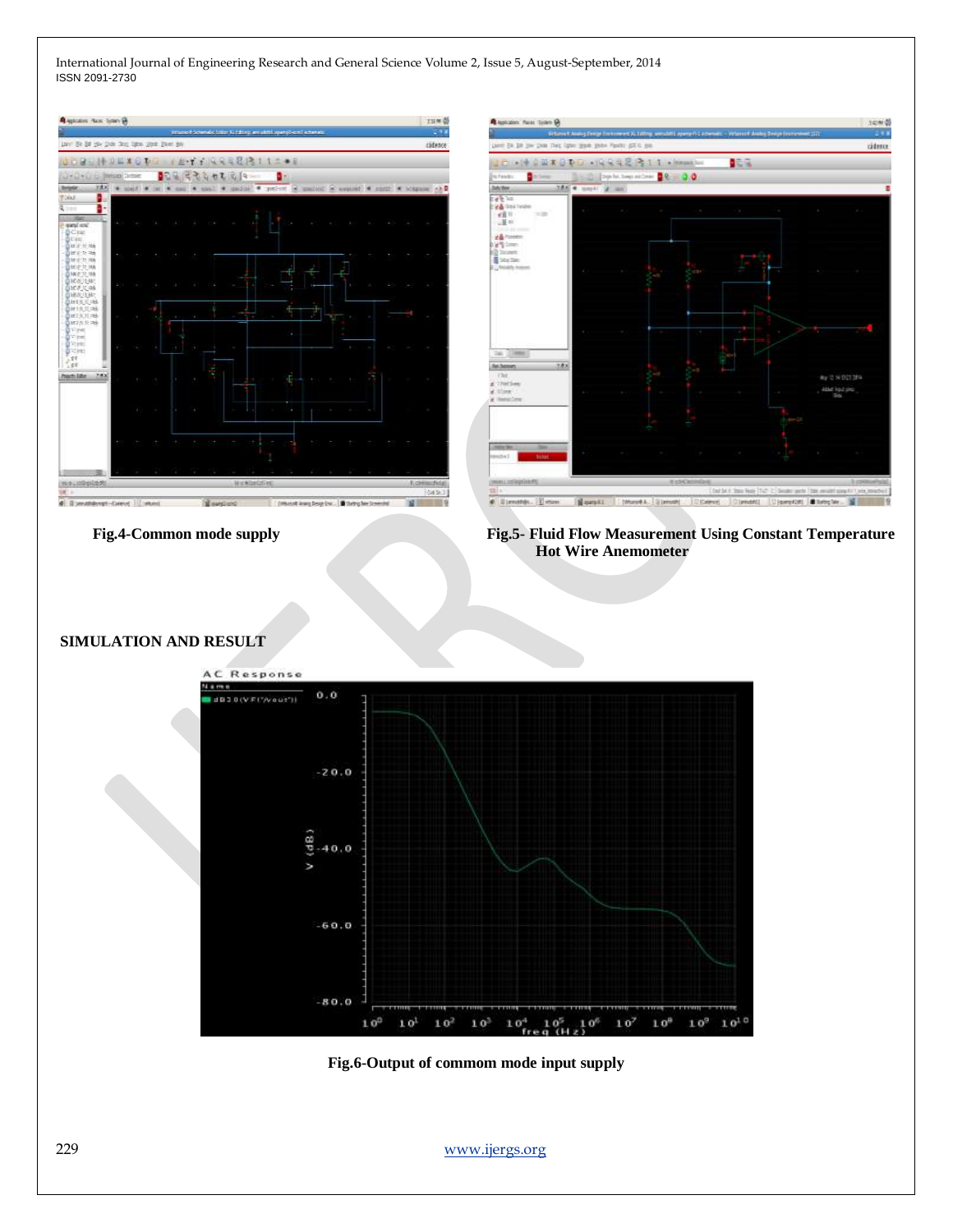





**Fig.8- Output result**

#### **CONCLUSION**

In this paper an Fluid Flow Measurement Using Constant Temperature Hot Wire Anemometer using on 0.18 µm technology proposed.The input can vary in the range of microvolts. Therefore the simulation result with 64.2dB value of gain, 70dB value of CMRR, and 400Hz bandwidth are obtained. These result demonstrate that the proposed circuit can be used to develop an integrated circuit.The output obtain is in milivolts and then amplify.